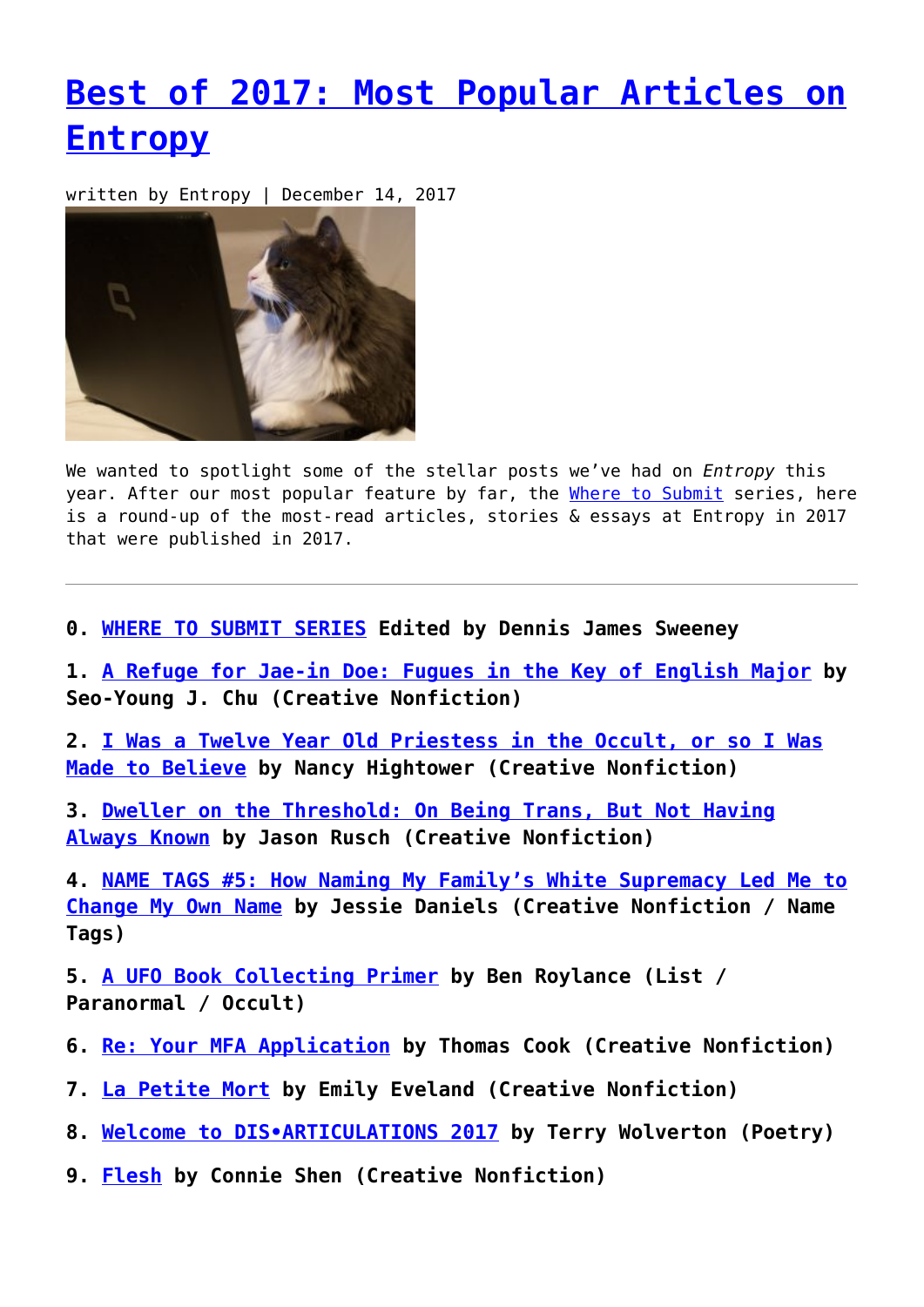**10. [Lineage](https://entropymag.org/lineage/) by Kelly Thompson (Creative Nonfiction)**

**11. [Trigger Points](https://entropymag.org/trigger-points/) by Anne Falkowski (Creative Nonfiction)**

**12. [NAME TAGS #2: 'Bout My Gov'ment Name—](https://entropymag.org/name-tags-2-bout-my-govment-name/) by Jay Dodd (Language / Name Tags)**

**13. [Session Report: Gloomhaven and Telling New Stories](https://entropymag.org/session-report-gloomhaven-and-telling-new-stories/) by Byron Campbell (Games / Review / Board Games)**

**14. [Prose as Music: The Use of Language and Story Structure in](https://entropymag.org/prose-as-music-the-use-of-language-and-story-structure-in-james-baldwins-sonnys-blues/) [James Baldwin's "Sonny's Blues"](https://entropymag.org/prose-as-music-the-use-of-language-and-story-structure-in-james-baldwins-sonnys-blues/) by Suzzanna Matthews-Amanzio (Music)**

**15. [Evangelical Confessions of a Diehard Liberal](https://entropymag.org/evangelical-confessions-of-a-diehard-liberal/) by Nancy Hightower (Creative Nonfiction)**

**16. [A Different Kind of Information: HBO's Westworld and Sexual](https://entropymag.org/a-different-kind-of-information-hbos-westworld-and-sexual-trauma/) [Trauma](https://entropymag.org/a-different-kind-of-information-hbos-westworld-and-sexual-trauma/) by Jason Phoebe Rusch (Creative Nonfiction / Televisision / Science, Technology)**

**17. [Redefining LA Poetry: Robin Coste Lewis and the Emerging](https://entropymag.org/redefining-la-poetry-robin-coste-lewis-and-the-emerging-poets/) [Poets](https://entropymag.org/redefining-la-poetry-robin-coste-lewis-and-the-emerging-poets/) by Mike Sonksen (Poetry / Culture)**

**18. [You Should Frame This](https://entropymag.org/you-should-frame-this/) by Holly Aldrich (Creative Nonfiction)**

**19. [Name Tags #1: Fursonas](https://entropymag.org/name-tags-1-fursonas/) by Tim Susman (Language / Culture / Name Tags)**

**20. [Misogyny, personal experiences, and numbers: Izzy Lee talks](https://entropymag.org/misogyny-personal-experiences-and-numbers-izzy-lee-talks-sexism-in-the-film-industry/) [sexism in the film industry](https://entropymag.org/misogyny-personal-experiences-and-numbers-izzy-lee-talks-sexism-in-the-film-industry/) by Izzy Lee (Culture / Film)**

**21. [Ovis Dalli](https://entropymag.org/ovis-dalli/) by Cameron William Luis Rentsch (Creative Nonfiction)**

**22. [Houdah Abotteen: Breaking Stereotypes Through Strength and](https://entropymag.org/houdah-abotteen-breaking-stereotypes-through-strength-and-love/) [Love](https://entropymag.org/houdah-abotteen-breaking-stereotypes-through-strength-and-love/) by Sean Lawlor (Health, Wellness / Culture)**

**23. [A Road Trip Through Trumpland](https://entropymag.org/a-road-trip-through-trumpland/) by Julia Bosson (Current Events / Creative Nonfiction)**

**24. [Mini-Syllabus: Poetry of the Caribbean Coolie Diaspora](https://entropymag.org/mini-syllabus-poetry-of-the-caribbean-coolie-diaspora/) by Rajiv Mohabir (Syllabus)**

**25. [I Haven't Called You Since the Election](https://entropymag.org/i-havent-called-you-since-the-election/) by Steve Edwards (Current Events / Poetry)**

**26. [Variations on a Theme: With a Love Like That](https://entropymag.org/variations-on-a-theme-with-a-love-like-that/) by Cate Root**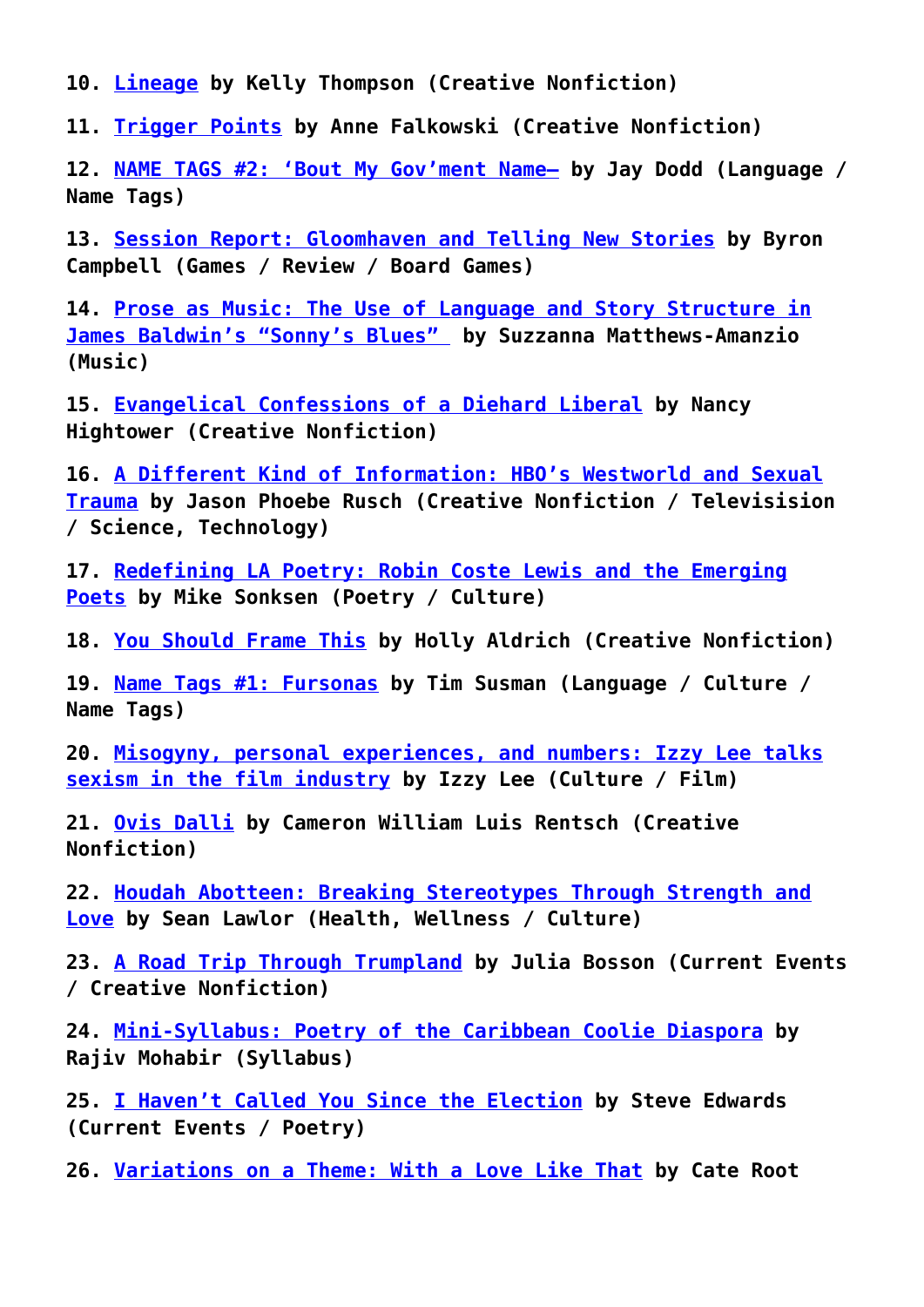**(Music)**

**27. [May We Be Well: a note on trauma and self care for anyone](https://entropymag.org/may-we-be-well-a-note-on-trauma-and-self-care-for-anyone-currently-engaging-in-protest/) [currently engaging in protest](https://entropymag.org/may-we-be-well-a-note-on-trauma-and-self-care-for-anyone-currently-engaging-in-protest/) by Allison Carter (How-To / Politics / Current Events)**

**28. [Girl Who's Been Hurt: Poems and Narratives of Identity,](https://entropymag.org/girl-whos-been-hurt-poems-and-narratives-of-identity-trauma-love-and-more/) [Trauma, Love and More](https://entropymag.org/girl-whos-been-hurt-poems-and-narratives-of-identity-trauma-love-and-more/) by Belinda Cai (Creative Nonfiction)**

**29. [Notes on Culture and Belonging or Call-out Culture](https://entropymag.org/notes-on-culture-and-belonging-or-call-out-culture/) by Raquel Salas Rivera (Creative Nonfiction)**

**30. [Books I Hate \(and Also Some I Like\): with Kristi Coulter](https://entropymag.org/books-i-hate-and-also-some-i-like-with-kristi-coulter/) by Katharine Coldiron (Interview)**

**31. [You Are White, They Think](https://entropymag.org/you-are-white-they-think/) by Natasha Kochicheril Moni (Creative Nonfiction)**

**32. [Somewhere Between TMI and TMJ](https://entropymag.org/somewhere-between-tmi-and-tmj/) by Avery M. Guess (Creative Nonfiction)**

**33. [Manners](https://entropymag.org/manners/) by Rani Neutill (Creative Nonfiction / Food)**

**34. [The /r/oundness of my body, an essay in nudes](https://entropymag.org/the-roundness-of-my-body-an-essay-in-nudes/) by Jacklyn Janeksela (Creative Nonfiction)** *[NSFW]*

**35. [DIS•ARTICULATIONS 2017: April COLLABORATING POET: ashaki m.](https://entropymag.org/dis%e2%80%a2articulations-2017-april-collaborating-poet-ashaki-m-jackson/) [jackson](https://entropymag.org/dis%e2%80%a2articulations-2017-april-collaborating-poet-ashaki-m-jackson/) by Terry Wolverton (Poetry)**

**36. [NOW YOU KNOW I AM AN ORPHAN](https://entropymag.org/now-you-know-i-am-an-orphan/) by Lisa Marie Basile (Creative Nonfiction)**

**37. [The Trump in me.](https://entropymag.org/the-trump-in-me/) by Chloé Cela (Current Events / Creative Nonfiction)**

**38. [This is What Democracy Looks Like: Photos From Airport](https://entropymag.org/this-is-what-democracy-looks-like-photos-from-airport-protests-this-weekend/) [Protests This Weekend](https://entropymag.org/this-is-what-democracy-looks-like-photos-from-airport-protests-this-weekend/) (Photography / Current Events)**

**39. [Sarah Gerard on self-abandonment, waking up, and rebuilding](https://entropymag.org/sarah-gerard-on-self-abandonment-waking-up-and-rebuilding-after-divorce/) [after divorce](https://entropymag.org/sarah-gerard-on-self-abandonment-waking-up-and-rebuilding-after-divorce/) by Zeke Perkins (Conversation / Interview)**

**40. [New Fiction by Jessie Carver: "A Natural History"](https://entropymag.org/new-fiction-by-jessie-carver-a-natural-history/) by Jessie Carver (Fiction)**

And in case you want to travel back in time a bit further, here are some of our most popular posts ever, since launching in 2014, not including pieces listed above: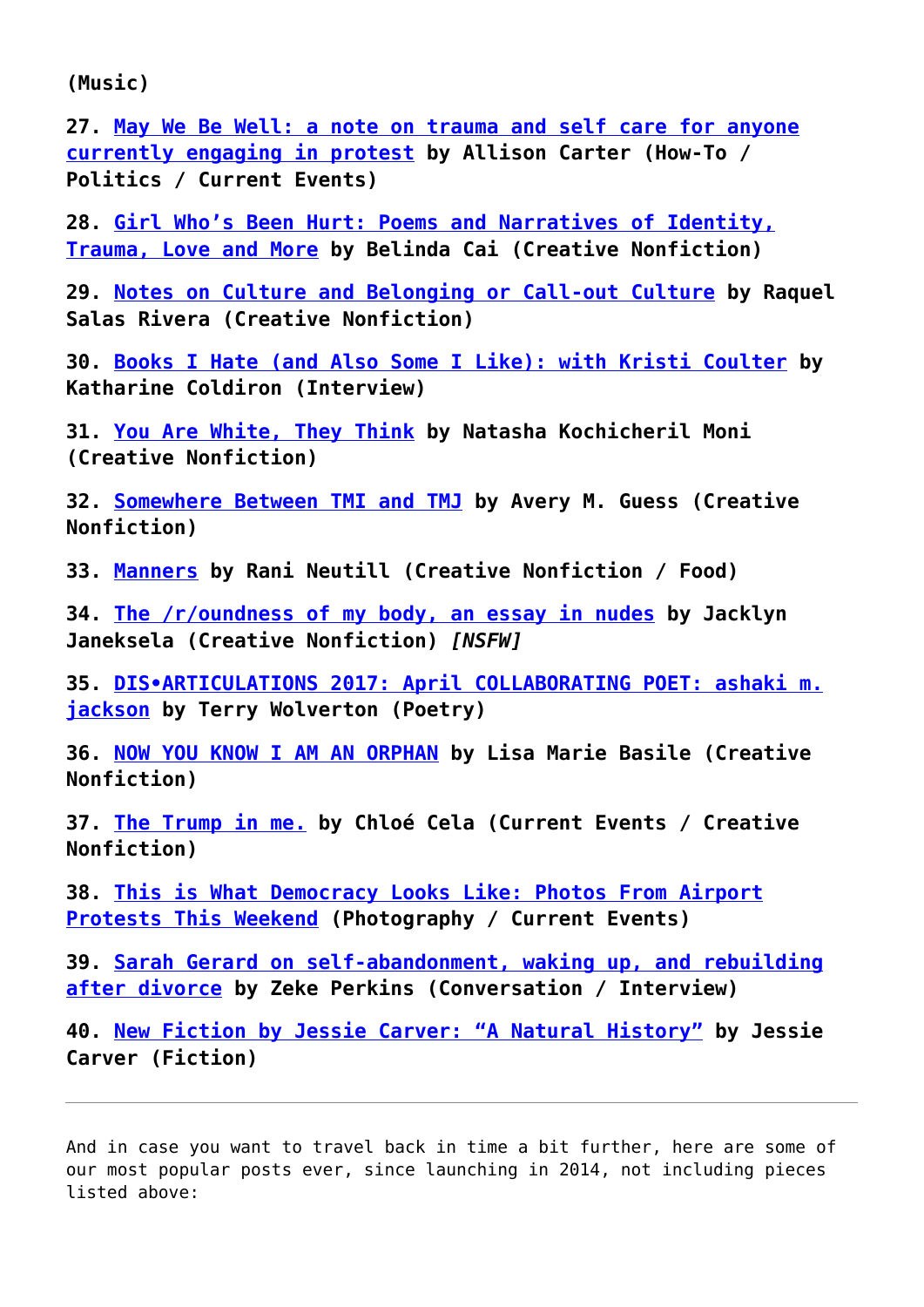- **[The Essential Albums of Vaporwave](https://entropymag.org/the-essential-albums-of-vaporwave/) by Giacomo Lee (Music)**
- **[ON MARJORIE PERLOFF](https://entropymag.org/on-marjorie-perloff/) by Fred Moten (Culture / Opinion)**
- **[If You Hear Something Say Something, Or If You're Not At The](https://entropymag.org/if-you-hear-something-say-something-or-if-youre-not-at-the-table-youre-on-the-menu/) [Table You're On The Menu](https://entropymag.org/if-you-hear-something-say-something-or-if-youre-not-at-the-table-youre-on-the-menu/) by Jen Hofer (Culture / Opinion)**
- **[Some Thoughts on The Signal](https://entropymag.org/some-thoughts-on-the-signal/) by Janice Lee (Film / Review / Sci Fi)**
- **[21 Women Writers From Before 1500 That You've Probably Never](https://entropymag.org/women-writers-from-before-1500-that-youve-probably-never-heard-of/) [Heard Of](https://entropymag.org/women-writers-from-before-1500-that-youve-probably-never-heard-of/) (List)**
- **[25 Very Literary Songs](https://entropymag.org/25-very-literary-songs/) (List / Music)**
- **[30 Years of Ghibli: Princess Mononoke](https://entropymag.org/30-years-of-ghibli-princess-mononoke/) by Edward J Rathke (Film / Review)**
- **[The Poetics of Spaces: Outer Space](https://entropymag.org/the-poetics-of-space-outer-space/) by Janice Lee (Creative Nonfiction)**
- **[Autobiography of a Tree](https://entropymag.org/autobiography-of-a-tree/) by Annie Wenstrup (Creative Nonfiction)**
- **[The House is On Fire: Race, Gentrification, Houston and the](https://entropymag.org/the-house-is-on-fire-race-gentrification-houston-and-the-de-menil-family-legacy/) [de Menil Family Legacy](https://entropymag.org/the-house-is-on-fire-race-gentrification-houston-and-the-de-menil-family-legacy/) by John Pluecker (Current Events)**
- **[D&D with Entropy: Lost Mine of Phandelver Part One](https://entropymag.org/dd-with-entropy-lost-mine-of-phandelver-part-one/) by Edward J Rathke (Board Games / Conversation / Games / Fantasy)**
- **[On Trigger Warnings, Part I: In the Creative Writing](https://entropymag.org/on-trigger-warnings-part-i-in-the-creative-writing-classroom/) [Classroom](https://entropymag.org/on-trigger-warnings-part-i-in-the-creative-writing-classroom/) by M./Maybe Henry Milks (with CAConrad, Jos A. Charles, Andrea Lawlor, Sarah Schulman, Aishah Shadidah Simmons, Anna Joy Springer) (Conversation / Literature / Opinion)**
- **[30 Years of Ghibli: Laputa: Castle in the Sky](https://entropymag.org/30-years-of-ghibli-laputa-castle-in-the-sky/) by Edward J Rathke (Film)**